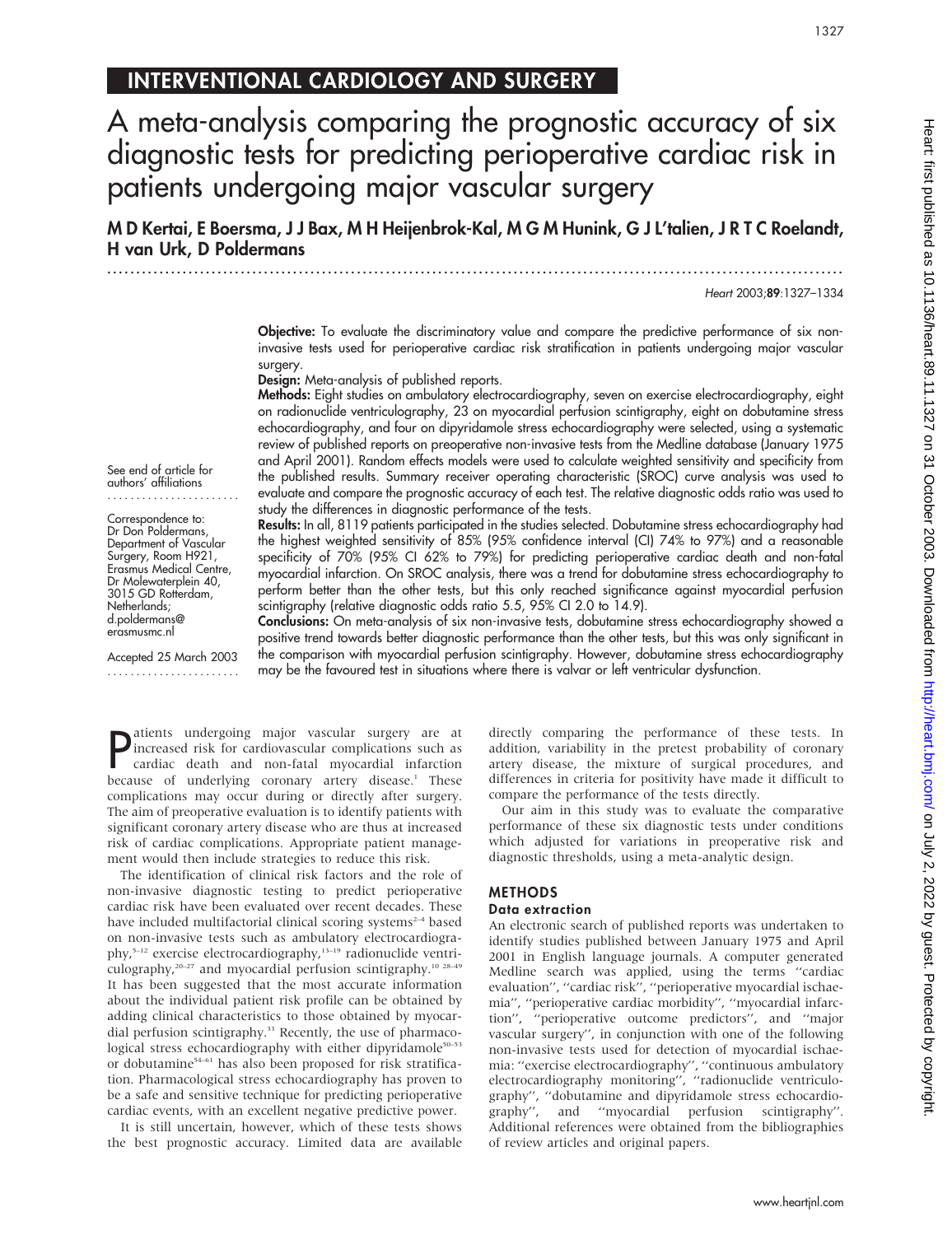Studies were included if perioperative (30 day) data on cardiac death and non-fatal myocardial infarction or the composite were reported, and if the absolute numbers of true positive, false negative, true negative, and false positive observations were available (including positivity thresholds), or were derivable from the data presented. If several studies were done on overlapping patient populations then one report was selected which had the largest sample size. If several tests were studied simultaneously, data from each were extracted separately. Studies in which preoperative coronary revascularisation occurred as a result of a positive test result were only included if patients who underwent such procedures could be excluded or analysed separately.

Pertinent data from the selected studies were extracted independently by two of us (MDK and EB), using standardised spreadsheets. Discrepancies were resolved by consensus. Information extracted included reference data (first author, journal, institution), publication year, number of patients, mean age, proportion of male patients, type of vascular surgery, percentage of patients with a history of coronary artery disease (defined as either past or current angina pectoris, history of myocardial infarction, or heart failure) and diabetes mellitus, type of radionuclide used, and the type of exercise performed or the type of pharmacological stress agent used. Criteria for positivity were recorded. This information is shown in table 1.

#### Data analysis

One hundred and thirty one studies published between January 1975 and April 2001 were screened. Fifty eight met the inclusion criteria (table 2). Data on some explanatory variables were not specified in the studies included. In seven studies<sup>14 15 18 22 37-39</sup> the mean age was absent; in  $\sin^{14}$  <sup>15</sup> <sup>24</sup> <sup>36</sup> <sup>37</sup> <sup>42</sup> the sex distribution was absent; in three<sup>10 13</sup> <sup>14</sup> the proportion of patients with a history of coronary artery disease was not specified; and in  $20^{7}$  <sup>10 13–16</sup> 20–23 25–31 35 37 40 the proportion of patients with diabetes was not given. Estimates for these variables were used, based on a best subset regression analysis, so that the maximum number of selected studies could be included. Weighted mean values for the missing data using sensitivity analysis or excluding studies from the analysis did not alter the results. Therefore, all selected studies were included for analyses.

Differences in baseline clinical characteristics between the study populations were evaluated using  $\chi^2$  statistics. To account for a possible source of heterogeneity in diagnostic threshold between studies, pooled results weighted by the sample size of each study were calculated using a random effect model, based on a single treatment effect and standard error for each of a set of studies.<sup>62</sup> Results are presented as

**Table 1** Test positivity criteria used for each noninvasive preoperative test Non-invasive test Positivity criterion Ambulatory ECG ST segment depression of  $\geq 1$  mm or ST elevation  $\geq 2$  mm after J point (measured at 60 ms) lasting at least one minute Exercise ECG Development of exercise induced horizontal or downsloping ST depression of 1 mm or more Radionuclide ventriculography Eiection fraction  $\leq 35\%$ Myocardial perfusion scintigraphy One or more fixed or reversible thallium-201 myocardial defects Dipyridamole stress echocardiography New or worsening ventricular wall motion abnormalities Dobutamine stress echocardiography New or worsening ventricular wall motion abnormalities

percentage sensitivity and specificity with 95% confidence intervals (CI).

Summary receiver operating characteristic (SROC) curves were generated to describe diagnostic performance over a range of threshold values for each non-invasive test (see the appendix). Univariable and multivariable regression analyses were undertaken to study the influence of clinical and study characteristics on test performance, including the number of patients tested and operated on, the mean age of the patients, the proportion of men, the proportion of patients with a history of coronary artery disease, the proportion of patients with diabetes mellitus, and the year of publication.

Comparisons using SROC analysis were also undertaken to enable us to study diagnostic performance between separate tests. In each case we included all significant explanatory variables, along with the variable indicating the test comparison. We developed models with identical explanatory variables across all comparisons. The differences in diagnostic performance between separate tests are represented by the relative diagnostic odds ratios with 95% CI. The relative diagnostic odds ratio indicates the diagnostic performance of a test, with a value larger than 1 indicating better discriminatory power, a value equal to 1 indicating no difference, and values below 1 indicating reduced discriminatory ability. In order to adjust for the fact that multiple comparisons were made, a probability value of  $p \le 0.01$  was considered significant. All statistical analyses were done using ''meta'' and ''metareg'' commands for STATA 6.0 for Windows (STATA Corporation, Texas, USA).

# RESULTS

## Clinical and study characteristics

A summary of the clinical characteristics of the studies included in the meta-analysis is given in table 3. Mean age was similar between the studies. The majority of patients in the studies were male, with no significant difference between the studies ( $p = 0.380$ ). Coronary artery disease was more common in patients who underwent radionuclide ventriculography, ambulatory ECG, and myocardial perfusion scintigraphy  $(p = 0.03)$  compared with the other tests. The prevalence of diabetes was less than that of coronary artery disease, with no significant difference between the studies  $(p = 0.06)$ . Vascular surgery was not cancelled because of a positive test result after ambulatory ECG, radionuclide ventriculography, or dobutamine stress echocardiography. Preoperative revascularisation was undertaken following a positive test result in 16 patients who underwent exercise ECG, in 70 who underwent myocardial perfusion scintigraphy, and in 12 who underwent dipyridamole stress echocardiography. Patients undergoing preoperative coronary revascularisation were excluded or analysed separately in these studies. No operations were cancelled as a result of any exercise ECG abnormalities, but in 36 cases the operation was cancelled after a positive test result during myocardial perfusion scintigraphy.

# Weighted pooled results

The diagnostic test performance for individual studies is outlined in table 3. In pooled data weighted by the number of patients with and without disease in each study, dobutamine stress echocardiography showed the highest sensitivity (true positive ratio) of 85% (95% CI 74% to 97%) with a specificity  $(1 - false positive ratio)$  of 70% (95% CI 62% to 79%) compared with the other tests (table 3).

## Summary receiver operation characteristic analysis for each diagnostic test

In a univariable analysis for ambulatory ECG, none of the selected clinical risk factors was a significant predictor of the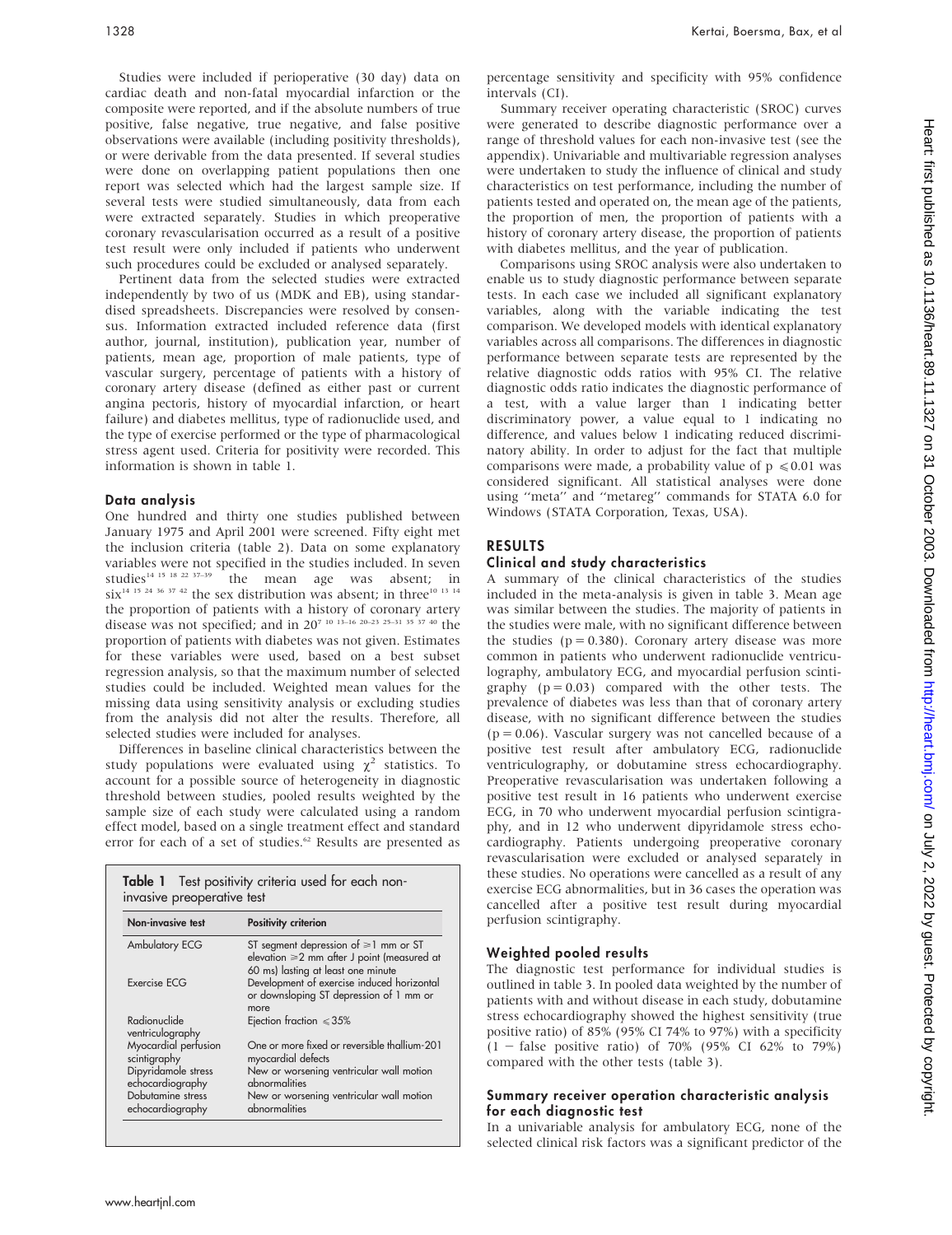|                                                                       | 운                              | $\frac{28}{28}$                                                                                    | $\overline{15}$                                                                                                                                                   | 29<br>$\frac{\infty}{2}$                                                                                                                         | 29.849999                                                                                                                                                                                                                                                                                                                                                                                                                                        | 0---0227                                                                                                                                                                                                                                                                                                                                                                                                                                                                                                                                                                                                                                                                            | 88 m 2 R & \$ B 5 2 8 3 4 8 8 2 2 8 8 8 K 2                                                                                                                                                                                                                                                                                                                                                                                                                                                                                                                                                                                                                                                                                                                                                             |
|-----------------------------------------------------------------------|--------------------------------|----------------------------------------------------------------------------------------------------|-------------------------------------------------------------------------------------------------------------------------------------------------------------------|--------------------------------------------------------------------------------------------------------------------------------------------------|--------------------------------------------------------------------------------------------------------------------------------------------------------------------------------------------------------------------------------------------------------------------------------------------------------------------------------------------------------------------------------------------------------------------------------------------------|-------------------------------------------------------------------------------------------------------------------------------------------------------------------------------------------------------------------------------------------------------------------------------------------------------------------------------------------------------------------------------------------------------------------------------------------------------------------------------------------------------------------------------------------------------------------------------------------------------------------------------------------------------------------------------------|---------------------------------------------------------------------------------------------------------------------------------------------------------------------------------------------------------------------------------------------------------------------------------------------------------------------------------------------------------------------------------------------------------------------------------------------------------------------------------------------------------------------------------------------------------------------------------------------------------------------------------------------------------------------------------------------------------------------------------------------------------------------------------------------------------|
|                                                                       | N                              | $\frac{43}{72}$                                                                                    | $\frac{6}{7}$                                                                                                                                                     | 373                                                                                                                                              | <b>20234422</b>                                                                                                                                                                                                                                                                                                                                                                                                                                  |                                                                                                                                                                                                                                                                                                                                                                                                                                                                                                                                                                                                                                                                                     | 88588254812258555888                                                                                                                                                                                                                                                                                                                                                                                                                                                                                                                                                                                                                                                                                                                                                                                    |
|                                                                       | 준                              | $0 - 06$                                                                                           | $\mathbf 2$                                                                                                                                                       | $\overline{4}$ $\overline{4}$ $\overline{6}$                                                                                                     | $-0 - 0 400$                                                                                                                                                                                                                                                                                                                                                                                                                                     | $04 - \omega 4$ $\overline{a}$ $\omega$                                                                                                                                                                                                                                                                                                                                                                                                                                                                                                                                                                                                                                             | ooooononno-nonopn-                                                                                                                                                                                                                                                                                                                                                                                                                                                                                                                                                                                                                                                                                                                                                                                      |
|                                                                       | 은                              | $\sim$ $\sim$ $\sim$ $-$                                                                           |                                                                                                                                                                   | $5 - 2$                                                                                                                                          | $\infty - \infty - \infty \infty$                                                                                                                                                                                                                                                                                                                                                                                                                | $\mathcal{Q} \rightarrow \mathcal{Q} \rightarrow \mathcal{Q} \rightarrow \mathcal{Q} \rightarrow \mathcal{Q} \rightarrow \mathcal{Q} \rightarrow \mathcal{Q} \rightarrow \mathcal{Q} \rightarrow \mathcal{Q} \rightarrow \mathcal{Q} \rightarrow \mathcal{Q} \rightarrow \mathcal{Q} \rightarrow \mathcal{Q} \rightarrow \mathcal{Q} \rightarrow \mathcal{Q} \rightarrow \mathcal{Q} \rightarrow \mathcal{Q} \rightarrow \mathcal{Q} \rightarrow \mathcal{Q} \rightarrow \mathcal{Q} \rightarrow \mathcal{Q} \rightarrow \mathcal{Q} \rightarrow \mathcal{Q} \rightarrow \mathcal{Q} \rightarrow \mathcal{Q} \rightarrow \mathcal{Q} \rightarrow \mathcal{Q} \rightarrow \mathcal{$ | 3922938413236702617                                                                                                                                                                                                                                                                                                                                                                                                                                                                                                                                                                                                                                                                                                                                                                                     |
|                                                                       | Op cancelled<br>(%)            | $\circ\circ\circ\circ$                                                                             | $\circ$                                                                                                                                                           | $\circ \circ \circ$                                                                                                                              | 0000000                                                                                                                                                                                                                                                                                                                                                                                                                                          | 00000000                                                                                                                                                                                                                                                                                                                                                                                                                                                                                                                                                                                                                                                                            |                                                                                                                                                                                                                                                                                                                                                                                                                                                                                                                                                                                                                                                                                                                                                                                                         |
|                                                                       | revascularisation (%)<br>Preop | $\circ \circ \circ \circ$                                                                          | $\circ$                                                                                                                                                           | $\circ \circ \circ$                                                                                                                              | $\begin{array}{c} \circ \\ \circ \\ \circ \circ \circ \circ \circ \circ \circ \circ \end{array}$                                                                                                                                                                                                                                                                                                                                                 | $000 - 0000$                                                                                                                                                                                                                                                                                                                                                                                                                                                                                                                                                                                                                                                                        | 00004<br>$x^{\text{m}}$ 4000040 $\times$ 00                                                                                                                                                                                                                                                                                                                                                                                                                                                                                                                                                                                                                                                                                                                                                             |
|                                                                       |                                |                                                                                                    |                                                                                                                                                                   |                                                                                                                                                  |                                                                                                                                                                                                                                                                                                                                                                                                                                                  |                                                                                                                                                                                                                                                                                                                                                                                                                                                                                                                                                                                                                                                                                     |                                                                                                                                                                                                                                                                                                                                                                                                                                                                                                                                                                                                                                                                                                                                                                                                         |
|                                                                       | Positivity criterion           | mm<br>$\mathop{\rm mm}\limits$<br>mm<br>depression > 1<br>ST depression $>1$<br>ST depression $>1$ | mm/ST elevation<br>mm/ST elevation<br>$ST$ depression $>1$<br>$\begin{array}{l} \mathrm{ST~depression} > 1\\ \mathrm{ST~depression} > 1\\ \end{array}$<br>$>2$ mm | ST depression $>1$ mm/ST elevation<br>$\mathop{\rm mm}\nolimits$<br>$\overline{\rm mm}$<br>$ST$ depression $>1$<br>ST depression $>1$<br>$>2$ mm | $\begin{tabular}{ c c } \hline 51 \text{ deprission} > 1 \text{ mm} \\ \hline 51 \text{ deprission} > 1 \text{ mm} \\ \hline 51 \text{ deprission} > 1 \text{ mm} \\ \hline 51 \text{ deprission} > 1 \text{ mm} \\ \hline 51 \text{ deprission} > 1 \text{ mm} \\ \hline 51 \text{ deprission} > 1 \text{ mm} \\ \hline 51 \text{ deprission} > 1 \text{ mm} \\ \hline 51 \text{ deprission} > 1 \text{ mm} \\ \hline \end{tabular}$<br>$>2$ mm | $<\!35\%$<br>$<\!35\%$<br>~135%<br>$<\!35\%$<br>$<\!35\%$<br>$<\!30\%$<br>$<\!35\%$<br>66666666                                                                                                                                                                                                                                                                                                                                                                                                                                                                                                                                                                                     | Fixed or reversible perfusion defect<br>Fixed or reversible perfusion defect<br>Fixed or reversible perfusion defect<br>perfusion defect<br>Fixed or reversible perfusion defect<br>Fixed or reversible perfusion defect<br>Fixed or reversible perfusion defect<br>Fixed or reversible perfusion defect<br>Fixed or reversible perfusion defect<br>Fixed or reversible perfusion defect<br>Fixed or reversible perfusion defect<br>Fixed or reversible perfusion defect<br>or reversible perfusion defect<br>or reversible perfusion defect<br>Fixed or reversible perfusion defect<br>perfusion defect<br>Reversible perfusion defect<br>Reversible perfusion defect<br>Reversible perfusion defect<br>Reversible perfusion defect<br>Fixed or reversible<br>or reversible<br>Fixed<br>Fixed<br>Fixed |
|                                                                       | Test used                      | Preop monitoring<br>Preop monitoring<br>Preop monitoring                                           | Preop monitoring<br>Preop monitoring                                                                                                                              | Preop monitoring<br>Preop monitoring<br>Preop monitoring                                                                                         | Treadmill/arm ergometry<br>Treadmill/arm ergometry<br>Arm ergometry<br>Treadmill<br>Treadmil<br>Bicycle<br>Bicycle                                                                                                                                                                                                                                                                                                                               | 222222                                                                                                                                                                                                                                                                                                                                                                                                                                                                                                                                                                                                                                                                              | Planar/SPECT<br>Planar<br>Planar<br>Planar<br>Planar<br>Planar<br>Planar<br>Planar<br>Planar<br>Planar<br>Planar<br>Planar<br>Planar<br>Planar<br>Planar<br>Planar<br>SPECT<br>Planar<br>SPECT<br>Planar                                                                                                                                                                                                                                                                                                                                                                                                                                                                                                                                                                                                |
|                                                                       |                                |                                                                                                    |                                                                                                                                                                   |                                                                                                                                                  |                                                                                                                                                                                                                                                                                                                                                                                                                                                  |                                                                                                                                                                                                                                                                                                                                                                                                                                                                                                                                                                                                                                                                                     |                                                                                                                                                                                                                                                                                                                                                                                                                                                                                                                                                                                                                                                                                                                                                                                                         |
|                                                                       | Isotope used                   | 2222                                                                                               | $\frac{4}{2}$                                                                                                                                                     | ZZZ                                                                                                                                              | <b>AAAAAAA</b><br>ZZZZZZZ                                                                                                                                                                                                                                                                                                                                                                                                                        | Tc99m<br>Tc99m<br>Tc99m<br>Tc99m<br>Tc99m<br>Tc99m                                                                                                                                                                                                                                                                                                                                                                                                                                                                                                                                                                                                                                  | Tc99m<br>T201<br>T201<br>T201/Tc99m<br>T201<br><b>[20]</b><br>T201<br>ន្តន្តន្តន្តន្តន្តន្តន្ត                                                                                                                                                                                                                                                                                                                                                                                                                                                                                                                                                                                                                                                                                                          |
|                                                                       | DM (%)                         | $25 - 25$                                                                                          | $\mathfrak{A}$                                                                                                                                                    | $\frac{1}{4}$                                                                                                                                    | 1824<br>$\mathbf{I}$<br>$\mathbf{L}$                                                                                                                                                                                                                                                                                                                                                                                                             | $\overline{1}$<br>-1                                                                                                                                                                                                                                                                                                                                                                                                                                                                                                                                                                                                                                                                | $8°\overline{5}$<br>$15 - 23$<br>みっぺにいな<br>$\mathbf{I}$<br>$\mathbf{I}$                                                                                                                                                                                                                                                                                                                                                                                                                                                                                                                                                                                                                                                                                                                                 |
|                                                                       | CAD <sup>(%)</sup>             | 545                                                                                                | 5                                                                                                                                                                 | 87                                                                                                                                               | 38585<br>$\vert \ \ \vert$                                                                                                                                                                                                                                                                                                                                                                                                                       | 33333588                                                                                                                                                                                                                                                                                                                                                                                                                                                                                                                                                                                                                                                                            | $53253333335333$                                                                                                                                                                                                                                                                                                                                                                                                                                                                                                                                                                                                                                                                                                                                                                                        |
|                                                                       | Male (%)                       | 222                                                                                                | $\overline{\circ}$                                                                                                                                                | 858                                                                                                                                              | <b>7357</b><br>K.<br>$\mathbf{I}$                                                                                                                                                                                                                                                                                                                                                                                                                | 5888<br>5878<br>$\overline{1}$                                                                                                                                                                                                                                                                                                                                                                                                                                                                                                                                                                                                                                                      | \$R\$3578<br>85588<br>3825<br>$\mathbf{I}$                                                                                                                                                                                                                                                                                                                                                                                                                                                                                                                                                                                                                                                                                                                                                              |
| Clinical characteristics of the studies included in the meta-analysis | Mean age<br>(years)            | electrocardiography<br>828                                                                         | $\delta$                                                                                                                                                          | 578                                                                                                                                              | 62<br>67<br>$\frac{1}{62}$<br>$\overline{\phantom{a}}$                                                                                                                                                                                                                                                                                                                                                                                           | $\overline{2}$<br>\$ \$ \$ \$ \$                                                                                                                                                                                                                                                                                                                                                                                                                                                                                                                                                                                                                                                    | 65<br>65<br>$\delta$<br>65<br>$\delta$<br>588<br>323335                                                                                                                                                                                                                                                                                                                                                                                                                                                                                                                                                                                                                                                                                                                                                 |
| Table 2                                                               | Reference                      | Ambulatory<br>Pasternack <sup>7</sup><br>Ouyang <sup>5</sup><br>Raby <sup>6</sup>                  | Mangano <sup>8</sup><br>Fleischer <sup>9</sup>                                                                                                                    | Fleischer <sup>12</sup><br>McPhail <sup>10</sup><br>Kim <sup>11</sup>                                                                            | ${\sf Exercise}$ lectrocardiography $\zeta_{\rm Otler}^{\rm 13}$<br>von Knorring <sup>15</sup><br>Gardine <sup>14</sup><br>Urbinati <sup>19</sup><br>Hanson <sup>16</sup><br>Leppo <sup>17</sup><br>Kaaja <sup>18</sup>                                                                                                                                                                                                                          | Radionuclide ventriculography<br>Fiser <sup>20</sup><br>Pasternack <sup>23</sup><br>Kazmers <sup>24</sup><br>Franco <sup>25</sup><br>Pasternack <sup>21</sup><br>Mosley <sup>22</sup><br>$\begin{array}{l} \mathsf{McConn}^{26} \\ \mathsf{Flether}^{27} \end{array}$                                                                                                                                                                                                                                                                                                                                                                                                               | My ocardial perfusion scintigraphy<br>Boucher $^{28}_{63}$ 63<br>Ombrellaro <sup>43</sup><br>Mangano <sup>38</sup><br>Hendel <sup>39</sup><br>McEnroe <sup>35</sup><br>Strawn <sup>36</sup><br>$V$ anzetto <sup>46</sup><br>Klonaris <sup>47</sup><br>Erickson <sup>45</sup><br>Madsen <sup>40</sup><br>McPhail <sup>10</sup><br>Boucher <sup>28</sup><br>Cutler <sup>29</sup><br>${\begin{array}{c} \displaystyle{\textsf{Fletcher}}^{\displaystyle{30}} \\ \displaystyle{\textsf{Sochs}}^{\displaystyle{31}} \\ \displaystyle{\textsf{Lone}}^{\displaystyle{32}} \end{array}}$<br>$W$ aters <sup>37</sup><br>Younis <sup>34</sup><br>$\text{Baron}^{42}$<br>Eagle <sup>33</sup><br>$B_{\gamma}^{41}$                                                                                                  |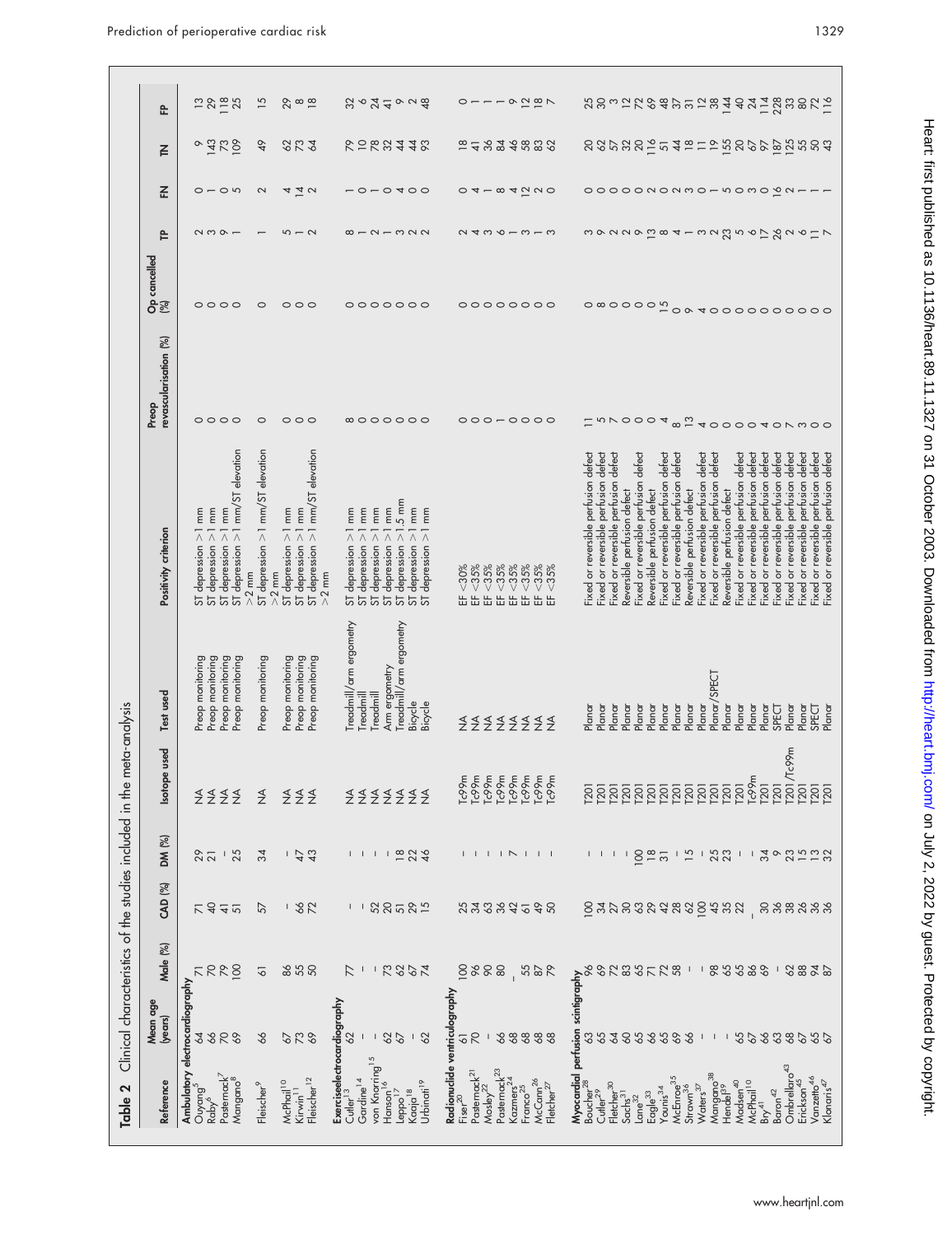| Table 2 Continued                                                                                                                   |                                                                                 |                   |                    |                                |                                                                         |                           |                                                                                                                                                                                                |                                |                                    |                                                   |                                            |                         |               |
|-------------------------------------------------------------------------------------------------------------------------------------|---------------------------------------------------------------------------------|-------------------|--------------------|--------------------------------|-------------------------------------------------------------------------|---------------------------|------------------------------------------------------------------------------------------------------------------------------------------------------------------------------------------------|--------------------------------|------------------------------------|---------------------------------------------------|--------------------------------------------|-------------------------|---------------|
| Reference                                                                                                                           | Mean age<br>(years)                                                             | Male (%)          | CAD <sub>(%)</sub> | DM (%)                         | used<br><b>Isotope</b>                                                  | Test used                 | Positivity criterion                                                                                                                                                                           | revascularisation (%)<br>Preop | Op cancelled<br>(%)                | 은                                                 | <u> 준</u>                                  | 순<br>W                  |               |
| de Virgilio <sup>50</sup><br>de Virgilio <sup>49</sup><br>Huang <sup>48</sup>                                                       | 65<br>89                                                                        | 89<br>86          | 288                | 23<br>23<br>24                 | Ic99m<br>$\begin{array}{c} 7201 \\ 1201 \\ 1201 \end{array}$            | Planar<br>SPECT<br>SPECT  | Fixed or reversible pertusion detect<br>Fixed or reversible perfusion defect<br>Fixed or reversible perfusion defect                                                                           | $\circ$                        | $\circ$<br>$\circ$<br>$\circ$      |                                                   | $\circ$ $\circ$                            | <b>222</b>              | 584           |
| Pasquet <sup>52</sup><br>Rossi <sup>53</sup><br>Tischler <sup>51</sup><br>Sicari <sup>54</sup>                                      | Dipyridamole stress echocardiography<br>8588                                    | 2888              | 3988               | 22222                          | $\begin{array}{c}\n 4 \leq \leq \leq \\ 2 \leq \leq \leq\n \end{array}$ | 2222                      | RWMA during test<br>New or worsening RWMA during test<br>New or worsening RWMA during test<br>during test<br>New or worsening RWMA<br>New or worsening                                         | $\circ$<br>$\circ$<br>$\circ$  | $\circ$<br>$\circ$                 | $\sim$<br>$\overline{c}$<br>4                     | က က<br>$\mathbf 2$                         | $rac{4}{8}7\frac{4}{8}$ | 58273         |
| Davila-Roman <sup>56</sup><br>Langan <sup>57</sup><br>Poldermans <sup>58</sup><br>Eichelberger <sup>59</sup><br>Lalka <sup>55</sup> | Dobutamine stress echocardiography<br>67<br>\$88588                             | 288828<br>8<br>73 | g 3 n n b n g      | $\frac{\infty}{\infty}$<br>228 | <b>AAAAAAAA</b><br>ZZZZZZZZ                                             | <b>AAAAAAA</b><br>ZZZZZZZ | New or worsening RWMA during test<br>New or worsening RWMA during test<br>during test<br>during test<br>New or worsening RWMA during test<br>RWWA<br>New or worsening RWMA<br>New or worsening | 4                              | $\circ$ $\circ$ $\circ$<br>$\circ$ | $\infty$<br>$\mathbf{\Omega}$<br>S<br>5<br>5<br>2 | $\circ \circ \circ \circ \circ$<br>$\circ$ |                         | 8°988851      |
| Poldermans <sup>60</sup><br>Boersma <sup>62</sup><br>Shafriiz <sup>61</sup>                                                         |                                                                                 |                   | 43                 | $=$ $\geq$<br>$\overline{15}$  |                                                                         | $\leq$                    | during test<br>New or worsening RWMA during test<br>during test<br>New or worsening RWMA<br>RWMA<br>or worsening<br>New                                                                        |                                | $\circ \circ \circ$                | $\geq$<br>29                                      | $\overline{4}$                             | 863                     | $\frac{8}{2}$ |
| positive; -, missing values                                                                                                         | CAD, coronary artery disease; DM, diabetes mellitus; EF, ejection fraction; FN, |                   |                    |                                |                                                                         |                           | false negative; FP, false positive; NA, not applicable; Op, operation; Preop, preoperative; RWMA, resting wall motion abnormality; TN, true negative; TP, true                                 |                                |                                    |                                                   |                                            |                         |               |

performance of the test. In fig 1, the SROC curve describes the test characteristics of ambulatory ECG monitoring in the studies included. When the selected clinical risk factors and study characteristics were tested in univariable analyses, none of the characteristics changed the SROC curve substantially. This was also observed when the performance of exercise ECG and dobutamine stress echocardiography was tested in separate univariable analyses—again analyses of exercise ECG and dobutamine stress echocardiography showed that none of the clinical and study characteristics changed the SROC curves (fig 1). Unlike the above described non-invasive tests, separate univariable SROC analyses for radionuclide ventriculography and myocardial perfusion scintigraphy showed that among the clinical risk factors and study characteristics only publication year changed the SROC curves significantly. The performance of the tests diminished with a later year of publication (fig 1). Remarkably, the estimates of sensitivity (true positive rates) and  $1$  – specificity (false positive rates) for dipyridamole stress echocardiography were inversely correlated when individual studies were plotted (fig 1). In this case only pooled sensitivity and specificity could be calculated. Thus the SROC analysis was not done and an SROC curve for dipyridamole stress echocardiography was not constructed.

# Comparison of diagnostic tests

Table 4 shows the results of the comparison of SROC analyses with (table 4B) and without (table 4A) adjustment for publication year. In the present study only publication year was a significant predictor of test performance for some of the tests analysed (radionuclide ventriculography and myocardial perfusion scintigraphy). In order to compare differences in diagnostic performance between the studies, the variable ''publication year'' was also included in all comparisons.

Ambulatory ECG performed no better than exercise ECG or myocardial perfusion imaging. Although there was a trend for ambulatory ECG to have a lower predictive performance than radionuclide ventriculography  $(p = 0.04)$  or dobutamine stress echocardiography ( $p = 0.03$ ), this did not reach significance in univariable analysis and after correcting for publication year. Indeed, after adjustment for publication year an inverse relation was observed between radionuclide ventriculography and ambulatory ECG, though this was not significant. Exercise ECG showed a trend for a better discriminative power than ambulatory ECG and myocardial perfusion scintigraphy, and a reduced discriminative ability compared with radionuclide ventriculography and dobutamine stress echocardiography. However, these differences were non-significant (table 4). Myocardial perfusion scintigraphy showed lower discriminatory ability than ambulatory ECG, exercise ECG, or radionuclide ventriculography, though the differences were also non-significant. However, myocardial perfusion scintigraphy had a substantially lower discriminatory power than dobutamine stress echocardiography  $(p = 0.001)$ , and this difference remained significant after adjusting for publication year ( $p = 0.002$ ). Finally, dobutamine stress echocardiography showed a positive trend towards a better diagnostic performance than all the other tests, but this only reached significance in comparison with myocardial perfusion scintigraphy.

#### **DISCUSSION**

Our report is a meta-analysis of contemporary papers on six non-invasive tests used for preoperative risk stratification in patients selected for vascular surgery. We used an innovative meta-analytic method to estimate the diagnostic accuracy of these tests from multiple studies. The accuracy of the tests is presented and compared using a summary ROC curve, and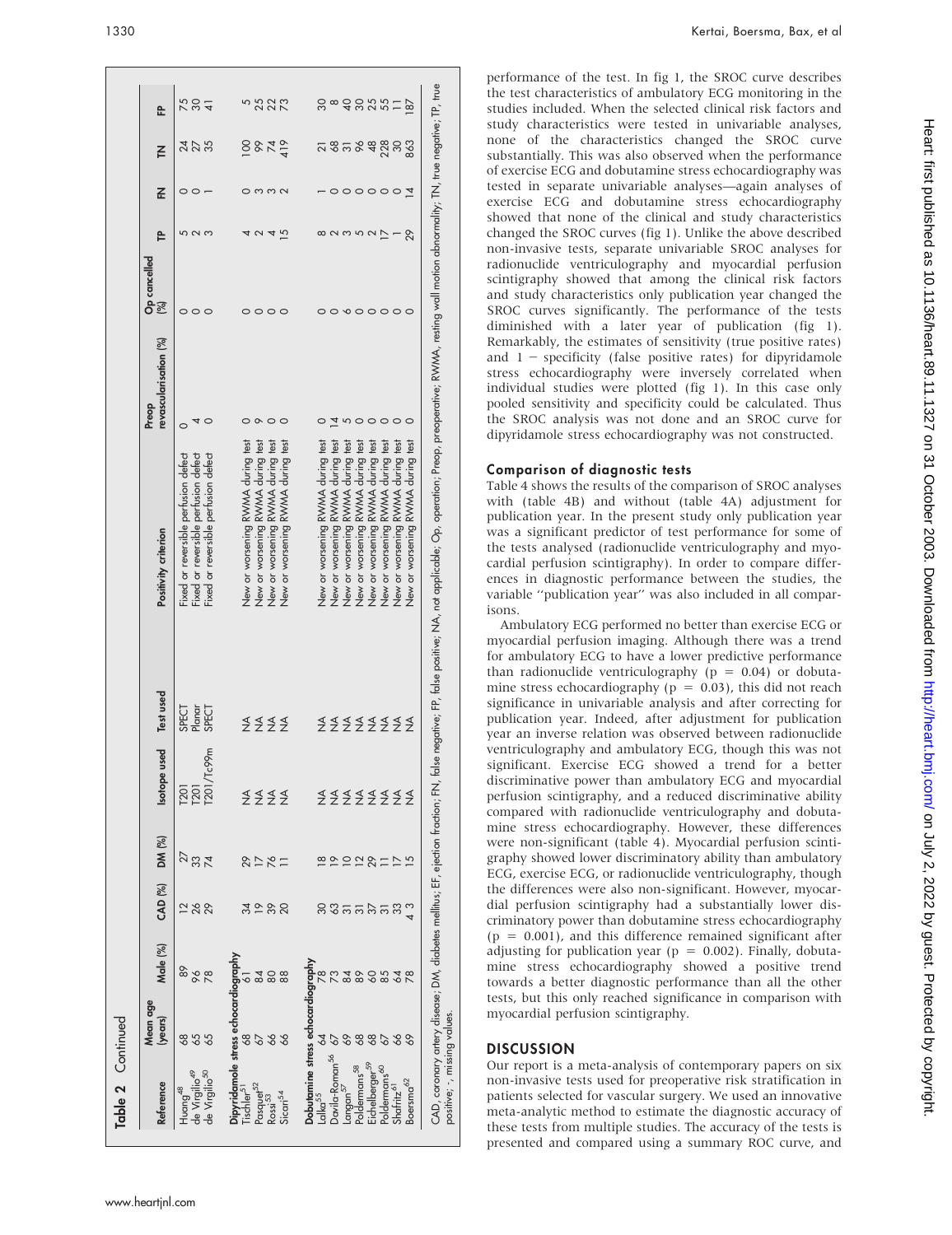Table 3 Summary of clinical characteristics and sensitivity and specificity of the studies included in the meta-analysis

| Type of test                           | No. of<br>studies | No. of<br>patients | Mean age<br>(years) | Proportion of<br>men $(\%)$ | History of<br><b>CAD (%)</b> | Proportion of<br>DM (%) | Sensitivity<br>$\frac{1}{6}$ ; 95% CI) | <b>Specificity</b><br>$\frac{1}{6}$ 95% CI) |
|----------------------------------------|-------------------|--------------------|---------------------|-----------------------------|------------------------------|-------------------------|----------------------------------------|---------------------------------------------|
| Radionuclide ventriculography          | 8                 | 532                | 67.0                | 83                          | 45                           | 25                      | 50 (32 to 69)                          | 91 (87 to 96)                               |
| Ambulatory electrocardiography         | 8                 | 893                | 68.0                | 72                          | 55                           | 32                      | 52 (21 to 84)                          | 70 (57 to 83)                               |
| Exercise electrocardiography           |                   | 685                | 64.5                | 72                          | 36                           | 28                      | 74 (60 to 88)                          | 69 (60 to 78)                               |
| Dipyridamole stress echocardiography 4 |                   | 850                | 66.8                | 78                          | 28                           | 33                      | 74 (53 to 94)                          | 86 (80 to 93)                               |
| Myocardial perfusion scintigraphy      | 23                | 3119               | 65.5                | 78                          | 40                           | 30                      | 83 (77 to 89)                          | 49 (41 to 57)                               |
| Dobutamine stress echocardiography     | 8                 | 1877               | 67.3                | 76                          | 37                           | 16                      | 85 (74 to 97)                          | 70 (62 to 79)                               |

Tests are sorted according to ascending sensitivities.

CAD, coronary artery disease; CI, confidence interval; DM, diabetes mellitus.



**Figure 1** Graphs showing summary receiver operating characteristic (SROC) curves tor ambulatory ECG, exercise ECG, dobutamine stress echocardiography, radionuclide ventriculography, and myocardial perfusion scintigraphy. The horizontal axis represents the false positive rate (1 – specificity) and the vertical axis the true positive rate (sensitivity). The graph for dipyridamole stress echocardiography represents a plot of the estimates of the true positive rate for dipyridamole stress echocardiography against the estimates of false positive rate, with a solid line representing the regression line. In all graphs, solid circles represent studies with more than 100 patients and open circles represent studies with less than 100 patients.

|  | <b>Table 4</b> Results of the comparison of summary receiver operating characteristic analyses between diagnostic tests |  |  |  |
|--|-------------------------------------------------------------------------------------------------------------------------|--|--|--|
|  |                                                                                                                         |  |  |  |

|                                       | Reference test                    |                                 |                                  |                                           |                                              |
|---------------------------------------|-----------------------------------|---------------------------------|----------------------------------|-------------------------------------------|----------------------------------------------|
|                                       | Ambulatory<br>electrocardiography | Exercise<br>electrocardiography | Radionuclide<br>ventriculography | Myocardial<br>perfusion<br>scintigraphy   | <b>Dobutamine</b> stress<br>echocardiography |
| (A) Not adjusted for publication year |                                   |                                 |                                  |                                           |                                              |
| Ambulatory electrocardiography        |                                   | $0.6$ (0.2 to 1.8)              | $0.2$ (0.0 to 1.0)               | 1.6 $(0.5 \text{ to } 5.0)$               | $0.3$ (0.1 to 1.0)                           |
| Exercise electrocardiography          | 1.6 $(0.5$ to 24.5)               |                                 | $0.5$ (0.0 to 6.1)               | $2.7$ (0.3 to 8.2)                        | $0.6$ (0.2 to 1.8)                           |
| Radionuclide ventriculography         | $5.5$ (1.1 to 24.5)               | $2.2$ (0.2 to 30.0)             |                                  | $5.5$ (0.8 to 36.6)                       | $0.9$ (0.1 to 18.2)                          |
| Myocardial perfusion scintigraphy     | $0.6$ (0.2 to 1.8)                | $0.4$ (0.1 to 30.0)             | $0.2$ (0.0 to 1.2)               |                                           | $0.3$ (0.1 to $0.6$ ) <sup>+</sup>           |
| Dobutamine stress echocardiography    | $3.0$ (1.2 to 7.4)                | 1.6 $(0.5$ to 4.5)              | $1.1$ (0.1 to 20.1)              | 4.1 $(1.6 \text{ to } 10.0)$ <sup>+</sup> |                                              |
| (B) Adjusted for publication year     |                                   |                                 |                                  |                                           |                                              |
| Ambulatory electrocardiography        |                                   | $0.7$ (0.4 to 3.0)              | $1.3$ (0.2 to 8.2)               | $1.5(0.5 \text{ to } 4.1)$                | $0.4$ (0.1 to 2.5)                           |
| Exercise electrocardiography          | $1.5$ (0.3 to 6.7)                |                                 | $0.4$ (0.0 to 4.1)               | $1.5$ (0.4 to 5.5)                        | $0.7$ (0.1 to 6.7)                           |
| Radionuclide ventriculography         | $0.7$ (0.1 to 4.5)                | $2.7$ (0.2 to 30.0)             |                                  | $2.2$ (0.3 to 13.5)                       | $0.08$ (0.0 to 5.5)                          |
| Myocardial perfusion scintigraphy     | $0.7$ (0.3 to 2.0)                | $0.7$ (0.2 to 2.5)              | $0.5$ (0.1 to 3.0)               |                                           | $0.2$ (0.1 to $0.5$ ) <sup>+</sup>           |
| Dobutamine stress echocardiography    | $2.5(0.4 \text{ to } 16.4)$       | $1.5$ (0.2 to $14.9$ )          | 12.2 (0.2 to 897.8)              | 5.5 (2.0 to 14.9) <sup>+</sup>            |                                              |

The figures indicate relative diagnostic odds ratios for comparison between the reference test in the column v the test in the row; the relative diagnostic odds ratio indicates the diagnostic performance of a test, with a value larger than 1 indicating better discriminatory power, a value equal to 1 no difference, and values below 1 corresponding to reduced discriminatory ability. Figures in parenthesis are the 95% confidence intervals.  $tp < 0.01$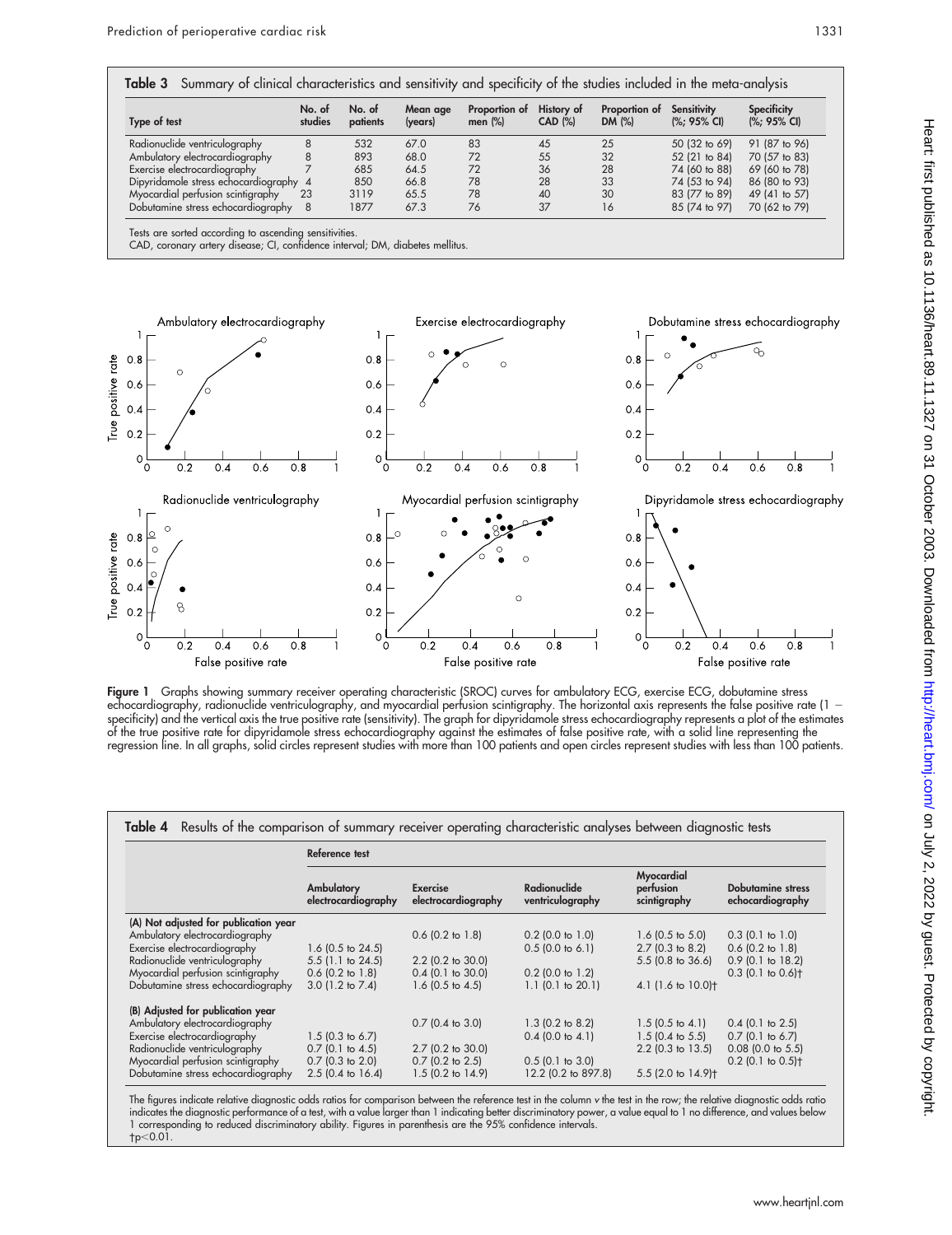the performance of individual tests was corrected for selected patient and study characteristics. Our results show that pharmacological stress tests have a higher overall sensitivity and specificity than the other tests. In particular, dobutamine stress echocardiography showed a positive trend for better diagnostic performance than the other tests, but this was only significant in comparison with myocardial perfusion scintigraphy. Ambulatory ECG, exercise ECG, and radionuclide ventriculography yielded a lower sensitivity and reasonable specificity, but no significant difference in predictive performance.

Ambulatory ECG monitoring showed low sensitivity and higher specificity in the present study, but no significant difference in predictive performance. The use of ambulatory ECG monitoring for perioperative cardiac risk assessment was first described by Raby and colleagues.<sup>6</sup> They reported a sensitivity of 75% and a specificity of 83% for predicting cardiac death and non-fatal myocardial infarction. In later studies the predictive value of the test was corroborated, but the sensitivity was less than reported here.<sup>9 10</sup> Variation in end point composition, surgical procedures, and the timing of events could explain the observed differences in sensitivity and specificity between studies. The advantages of the test are that it is cheap and widely available. However, the presence of resting ECG changes (bundle branch block, left ventricular hypertrophy, digitalis use) may preclude reliable ST segment analysis in 40% of patients.<sup>63</sup> Hence, the combination of low sensitivity and resting ECG changes limits the application of the technique.

In our study the pooled data showed reasonable sensitivity and specificity for exercise ECG compared with the other tests. However, SROC analyses showed that it did not perform better than the other non-invasive tests. This observation may be explained by type II error—that is, differences could be missed owing to lack of power. Conventional exercise ECG is considered the most physiological form of stress.<sup>64</sup> However, the test may not always be feasible because of exercise intolerance in such patients.

The value of radionuclide ventriculography for predicting perioperative cardiac complications has been assessed in many studies.<sup>20–27</sup> A preoperatively assessed low ejection fraction  $(<35\%)$  showed a relatively poor sensitivity but a high specificity in our meta-analysis. The SROC analysis showed that resting left ventricular dysfunction, as determined by radionuclide ventriculography, did not have a significantly better predictive performance than the other tests. The observed limitation of the predictive performance of this test may be explained by the failure to detect severe underlying coronary artery disease, changes in predictive value over time, and improved anaesthetic and surgical perioperative care. Thus, radionuclide ventriculography may not be a suitable test for preoperative risk stratification. However, a low ejection fraction may be a useful predictor of long term survival.<sup>64</sup>

In patients unable to perform adequate exercise (and in most vascular surgery patients unable to exercise), a nonexercising test is mandatory. In this regard, myocardial perfusion scintigraphy—often combined with clinical risk assessment—is the most extensively studied non-invasive approach to cardiac risk stratification. In the present study a high sensitivity but a low specificity was observed for perioperative hard cardiac events, with a lower diagnostic accuracy than with dobutamine stress echocardiography. The earliest studies (between 1985 and 1987) showed that patients with fixed or reversible scintigraphic myocardial perfusion defects were at increased cardiac risk.<sup>28</sup> <sup>29</sup> However, these results were later questioned by other investigators.<sup>38 42</sup> The poor prognostic value observed in these studies may reflect small sample sizes.

Comparison of myocardial perfusion scintigraphy with stress echocardiography in our study showed that dobutamine stress echocardiography performed significantly better. There are several possible explanations for these findings. First, myocardial perfusion scintigraphy is more widely used in consecutive patients presenting for vascular surgery than in selected patients with clinical risk factors; second, unblinded test results are available to clinicians, thus influencing perioperative care; third, repeat imaging 3–4 hours after thallium infusion may not allow sufficient time for thallium redistribution; and finally, thallium uptake may be uniformly restricted in patients with severe and diffuse coronary artery disease. Nevertheless myocardial perfusion scintigraphy is a valuable test for cardiac risk assessment, especially in patients with contraindications to stress echocardiography, with a reported complication rate of 3.9% in the studies included in the present meta-analysis. However, myocardial perfusion scintigraphy should be avoided in patients with significant bronchospasm, critical carotid disease, or on regular theophylline treatment.<sup>64</sup>

Dipyridamole stress echocardiography has been proposed for cardiac risk stratification in patients undergoing major vascular surgery.50–53 The low false positive rates and extremely high negative predictive values can make this test a useful predictor in low risk scenarios. Indeed, in the present meta-analysis dipyridamole stress echocardiography had a higher specificity than myocardial perfusion scintigraphy or dobutamine stress echocardiography. However, there have been limited numbers of studies published to date, and in these studies the true positive and false positive rates for dipyridamole stress echocardiography showed a negative correlation when they were plotted graphically. Hence only weighted pooled sensitivity and specificity could be calculated and the performance of the test could not be studied in further detail. The high specificity of dipyridamole stress echocardiography in clinical practice may indicate that the test can identify patients at less severe ischaemic responses. These patients may not need to undergo further testing and can proceed to major vascular surgery directly. However, in clinical practice it is more valuable to have a sensitive test that can identify patients at increased risk of perioperative cardiac events. Further conclusions about dipyridamole stress echocardiography are limited by the reported differences in sensitivity and specificity between the few studies reported to date.

Dobutamine stress echocardiography showed a similar high sensitivity, but a significantly higher specificity, compared with myocardial perfusion scintigraphy. Comparison using SROC analysis showed a trend towards better performance than the other tests, but this was only significant versus myocardial perfusion scintigraphy. As with dipyridamole, dobutamine stress echocardiography has been proposed for cardiac risk stratification owing to its high negative predictive value.<sup>54–61</sup> Moreover, in the present study this test showed significantly higher sensitivity than dipyridamole stress echocardiography. The role of dobutamine stress echocardiography in cardiac risk stratification has been studied extensively in recent reports.<sup>59 61 65</sup> The results of these studies suggest that the investigation can be done safely and with reasonable patient tolerance and may provide additional information about valvar dysfunction, in contrast to myocardial perfusion scintigraphy. The test has certain limitations—for example, it should not be used in patients with serious arrhythmias, severe hypertension, or hypotension. However, in a recent report of the use of dobutamine stress echocardiography in 6595 patients it was found that the incidence of cardiac arrhythmias and hypotension was 8% and 3%, respectively, and these complications were well tolerated and rarely required treatment.<sup>6</sup>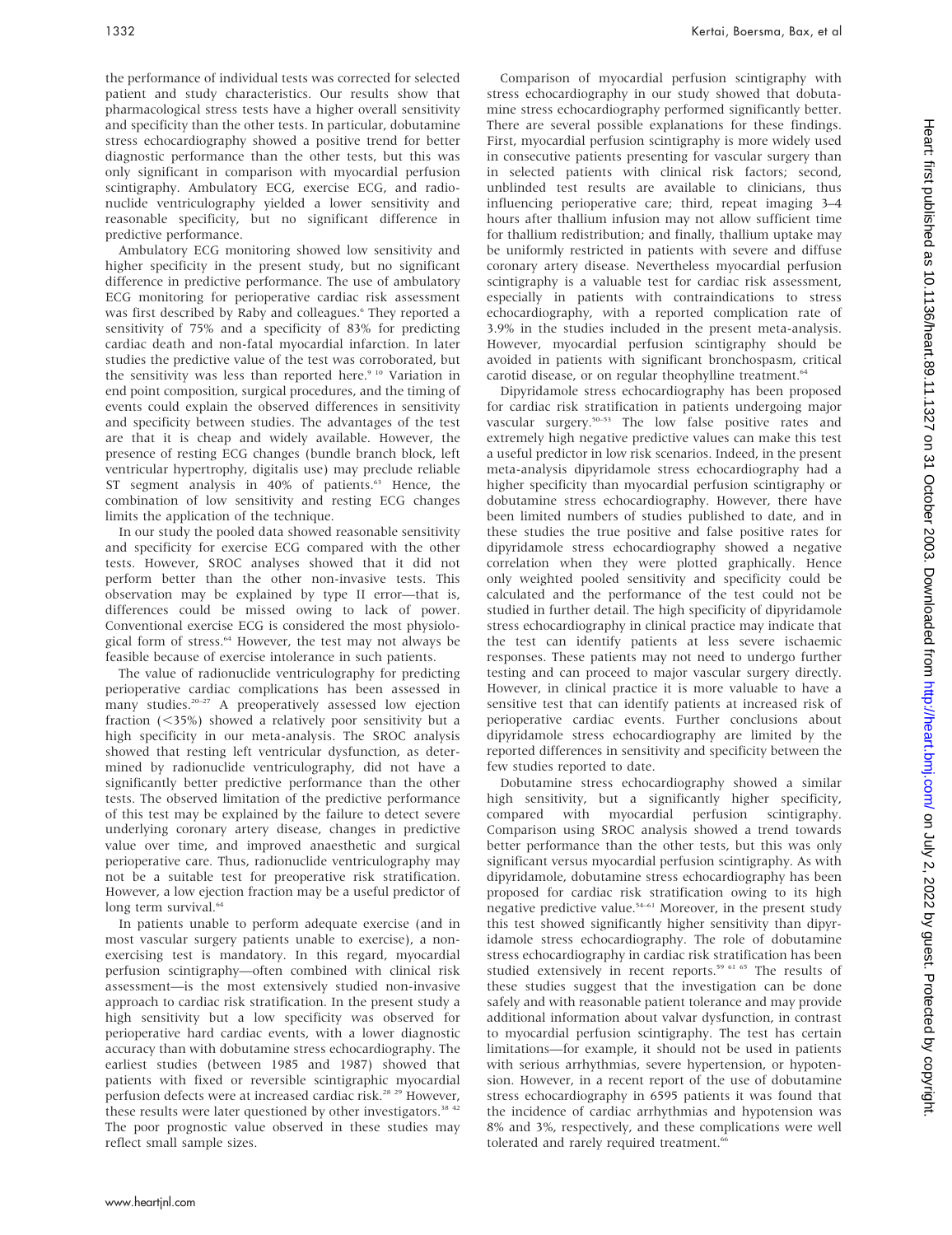#### Study limitations

The study has several limitations. Meta-analyses are subject to publication bias—that is, studies with a significant result are more likely to be submitted. Heterogeneity of study design is another aspect that may influence the interpretation of the results. The predictive value of a given test can be influenced by at least two important factors: patient selection and the blinding of test results. A test done in consecutive patients may have a lower diagnostic accuracy than the same test done in a selected group of patients. This is commonly referred to as selection bias and it occurs when consecutive cohorts of patients with a high prior probability of coronary artery disease, and therefore of adverse cardiac outcome after surgery, are more likely to get the test. The predictive value of a given test may also be influenced by the availability of the test result to the treating physicians. In this case patients with positive test results may undergo less invasive operations or receive better perioperative care, such as cardioprotective drugs, invasive haemodynamic monitoring, and admission to an intensive care unit. Studies in which patients are enrolled consecutively and treating physicians are blinded to test results are more likely to provide a relatively unbiased estimate for a given test.

#### Conclusions

Our meta-analysis shows that ambulatory ECG monitoring has a relatively low sensitivity and a low specificity, with no incremental value over the other tests. Furthermore, resting ECG changes frequently preclude reliable assessment of the ambulatory ECG and this test is therefore not recommended for perioperative risk assessment. Radionuclide ventriculography had the highest specificity but a relatively low sensitivity, with a limited predictive performance for perioperative events. This test should not therefore be considered as a tool for preoperative cardiac risk assessment. The test of choice in most ambulatory patients is an exercise ECG done according to the American College of Cardiology/American Heart Association guideline.<sup>64</sup> However, most vascular surgical candidates have important abnormalities on their resting ECG and are unable to perform adequate exercise. In such patients stress echocardiography or myocardial perfusion scintigraphy should be considered. In the current study dobutamine stress echocardiography showed a similar sensitivity to myocardial perfusion scintigraphy but a higher specificity and a better overall predictive performance. Moreover, dobutamine stress echocardiography is the favoured test if there is an additional question of valvar or left ventricular dysfunction. Dipyridamole stress echocardiography had a lower sensitivity and a higher specificity than myocardial perfusion scintigraphy. However, further conclusions about dipyridamole stress echocardiography are limited by the reported differences between studies and the limited number of studies reported to date.

Meta-analysis of six non-invasive tests showed a positive trend for dobutamine stress echocardiography to have a better diagnostic performance than the other tests, but this only reached significant difference in comparison with myocardial perfusion scintigraphy.



To see the appendix, visit the Heart website www.heartjnl.com/supplemental

Authors' affiliations .....................

M D Kertai, E Boersma, J J Bax, J R T C Roelandt, Department of Cardiology, Erasmus Medical Centre Rotterdam, Rotterdam, **Netherlands** 

M H Heijenbrok-Kal, M G M Hunink, Departments of Epidemiology and Statistics, Erasmus Medical Centre Rotterdam

H van Urk, D Poldermans, Department of Vascular Surgery, Erasmus Medical Centre Rotterdam

G J L' Italien, Bristol-Myers Squibb, Pharmaceutical Research Institute, Wallingford, Connecticut, USA

# **REFERENCES**

- 1 Mangano DT. Perioperative cardiac morbidity. Anesthesiology  $1990.72.153 - 84$
- 2 Goldman L, Caldera DL, Nussbaum SR, et al. Multifactorial index of cardiac risk in noncardiac surgical procedures. N Engl J Med 1977;297:845–50.
- 3 Detsky AS, Abrams HB, McLaughlin JR, et al. Predicting cardiac complications in patients undergoing non-cardiac surgery. J Gen Intern Med 1986;1:211–19.
- 4 L'Italien GJ, Paul SD, Hendel RC, et al. Development and validation of a Bayesian model for perioperative cardiac risk assessment in a cohort of 1081 vascular surgical candidates. J Am Coll Cardiol 1996;27:779–86.
- 5 Ouyang P, Gerstenblith G, Furman WR, et al. Frequency and significance of early postoperative silent myocardial ischemia in patients having peripheral vascular surgery. Am J Cardiol 1989;64:1113–16.
- 6 Raby KE, Goldman L, Creager MA, et al. Correlation between preoperative ischemia and major cardiac events after peripheral vascular surgery [see comments]. N Engl J Med 1989;321:1296-300.
- 7 Pasternack PF, Grossi EA, Baumann FG, et al. The value of silent myocardial ischemia monitoring in the prediction of perioperative myocardial infarction in patients undergoing peripheral vascular surgery. J Vasc Surg 1989;10:617–25.
- 8 Mangano DT, Browner WS, Hollenberg M, et al. Association of perioperative myocardial ischemia with cardiac morbidity and mortality in men undergoing noncardiac surgery. The study of perioperative ischemia research group. N Engl J Med 1990;323:1781–8.
- 9 Fleisher LA, Rosenbaum SH, Nelson AH, et al. The predictive value of preoperative silent ischemia for postoperative ischemic cardiac events in
- vascular and nonvascular surgery patients. Am Heart J 1991;122:980–6. 10 McPhail NV, Ruddy TD, Barber GG, et al. Cardiac risk stratification using dipyridamole myocardial perfusion imaging and ambulatory ECG monitoring<br>prior to vascular surgery. *Eur J Vasc Surg* 1993;7:151–5.<br>11 **Kirwin JD**, Ascer E, Gennaro M, *et al*. Silent myocardial ischemia is not
- predictive of myocardial infarction in peripheral vascular surgery patients. Ann Vasc Surg 1993;7:27–32.
- 12 Fleisher LA, Rosenbaum SH, Nelson AH, et al. Preoperative dipyridamole thallium imaging and ambulatory electrocardiographic monitoring as a predictor of perioperative cardiac events and long-term outcome. Anesthesiology 1995;**83**:906-17.
- 13 Cutler BS, Wheeler HB, Paraskos JA, et al. Applicability and interpretation of electrocardiographic stress testing in patients with peripheral vascular disease. Am J Surg 1981;141:501–6.
- 14 Gardine RL, McBride K, Greenberg H, et al. The value of cardiac monitoring during peripheral arterial stress testing in the surgical management of peripheral vascular disease. J Cardiovasc Surg (Torino) 1985;**26**:258–61.
- 15 von Knorring J, Lepantalo M. Prediction of perioperative cardiac complications by electrocardiographic monitoring during treadmill exercise testing before peripheral vascular surgery. Surgery 1986;99:610-13.
- 16 Hanson P, Pease M, Berkoff H, et al. Arm exercise testing for coronary artery disease in patients with peripheral vascular disease. Clin Cardiol 1988;11:70–4.
- 17 Leppo J, Plaja J, Gionet M, et al. Noninvasive evaluation of cardiac risk
- before elective vascular surgery. *J Am Coll Cardiol* 1987;9:269–76.<br>18 **Kaaja R**, Sell H, Erkola O, *et al*. Predictive value of manual ECG-monitored exercise test before abdominal aortic or peripheral vascular surgery.
- Angiology 1993;**44**:11–15.<br>19 **Urbinati S**, Di Pasquale G, Andreoli A, *et al.* Preoperative noninvasive coronary risk stratification in candidates for carotid endarterectomy. Stroke 1994;25:2022–7.
- 20 Fiser WP, Thompson BW, Thompson AR, et al. Nuclear cardiac ejection fraction and cardiac index in abdominal aortic surgery. Surgery 1983;94:736–9.
- 21 Pasternack PF, Imparato AM, Bear G, et al. The value of radionuclide angiography as a predictor of perioperative myocardial infarction in patients undergoing abdominal aortic aneurysm resection. J Vasc Surg 1984;1:320–5.
- 22 Mosley JG, Clarke JM, Ell PJ, et al. Assessment of myocardial function before aortic surgery by radionuclide angiocardiography. Br J Surg 1985;**72**:886–7.<br>23 **Pasternack PF**, Imparato AM, Riles TS, *et al.* The value of the radionuclide
- angiogram in the prediction of perioperative myocardial infarction in patients undergoing lower extremity revascularization procedures. Circulation 1985;72:II13–17.
- 24 Kazmers A, Cerqueira MD, Zierler RE. The role of preoperative radionuclide left ventricular ejection fraction for risk assessment in carotid surgery. Arch Surg 1988;123:416–9.
- 25 Franco CD, Goldsmith J, Veith FJ, et al. Resting gated pool ejection fraction: a poor predictor of perioperative myocardial infarction in patients undergoing vascular surgery for infrainguinal bypass grafting. J Vasc Surg 1989;10:656–61.
- 26 McCann RL, Wolfe WG. Resection of abdominal aortic aneurysm in patients with low ejection fractions. J Vasc Surg 1989;10:240–4.